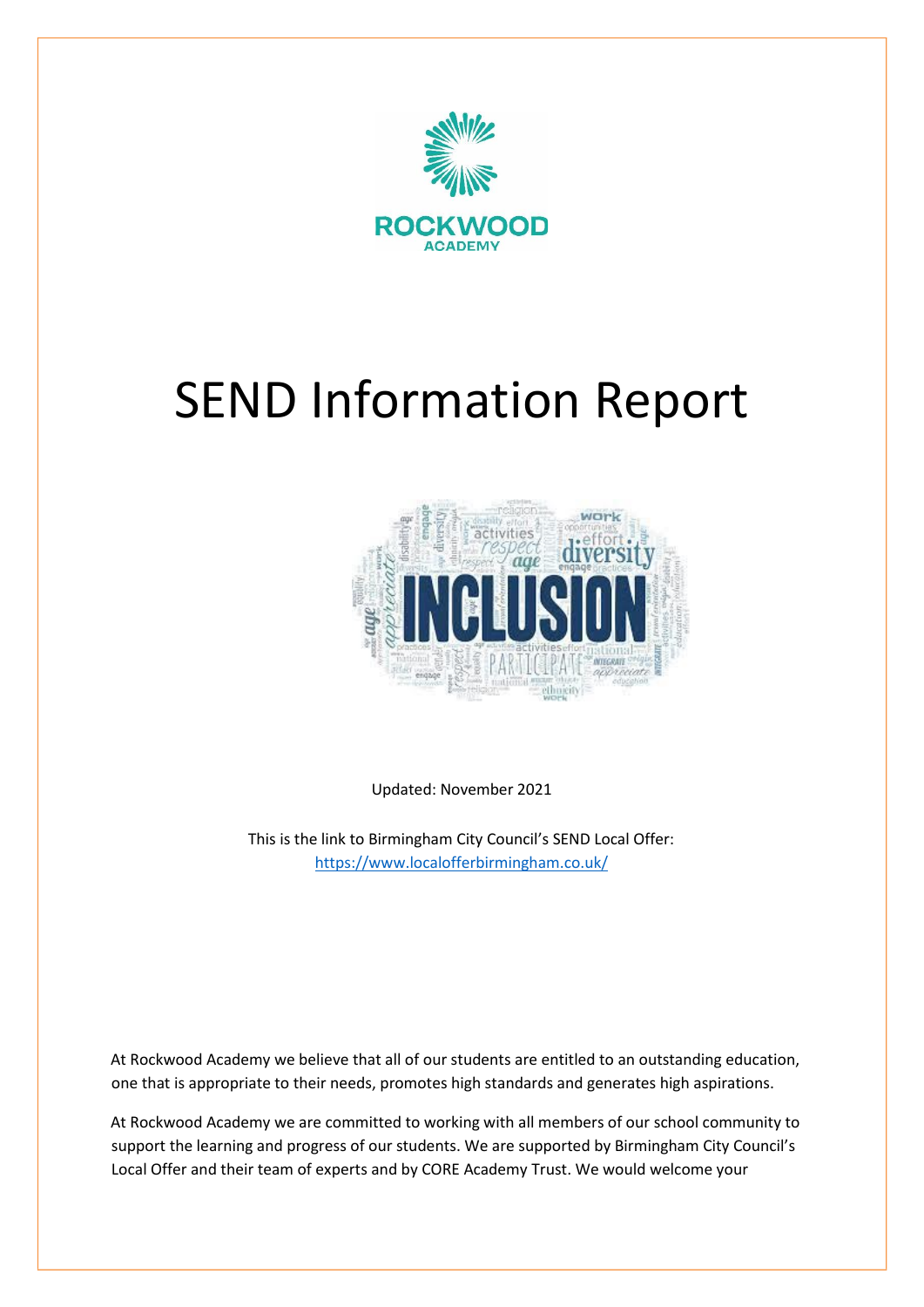feedback and will review this report annually to ensure the content is accurate. If you would like to be involved in the next review, or would like more information about SEND at our school please contact:

| <b>Head Teacher</b>    | Ms Sofia Darr                |
|------------------------|------------------------------|
|                        | s.darr@corerockwood.academy  |
| SENDCo                 | Miss Sandra McKoy            |
|                        | s.mckoy@corerockwood.academy |
| Lead Governor for SEND | Nazma Meah                   |

School Office phone number is 0121 566 6500

#### **Transition – September 2022**

If you have a year 6 son/daughter, who has special educational needs and you are concerned regarding their transition process, please contact Miss McKoy - SENDCO and they will respond directly to you. For any other enquiries regarding transition please contact Mr Cooke, Deputy Head teacher: d.cooke@corerockwood.academy.

#### **1. How does the school identify and assess students with Special Education Needs and Disability?**

"A pupil has SEND where their learning difficulty or disability calls for special educational provision, namely provision different from or additional to that normally available to pupils of the same age" SEND Code of Practice January 2015, 6.15

Students are identified as having special educational needs and disability (SEND) in a number of ways, including the following: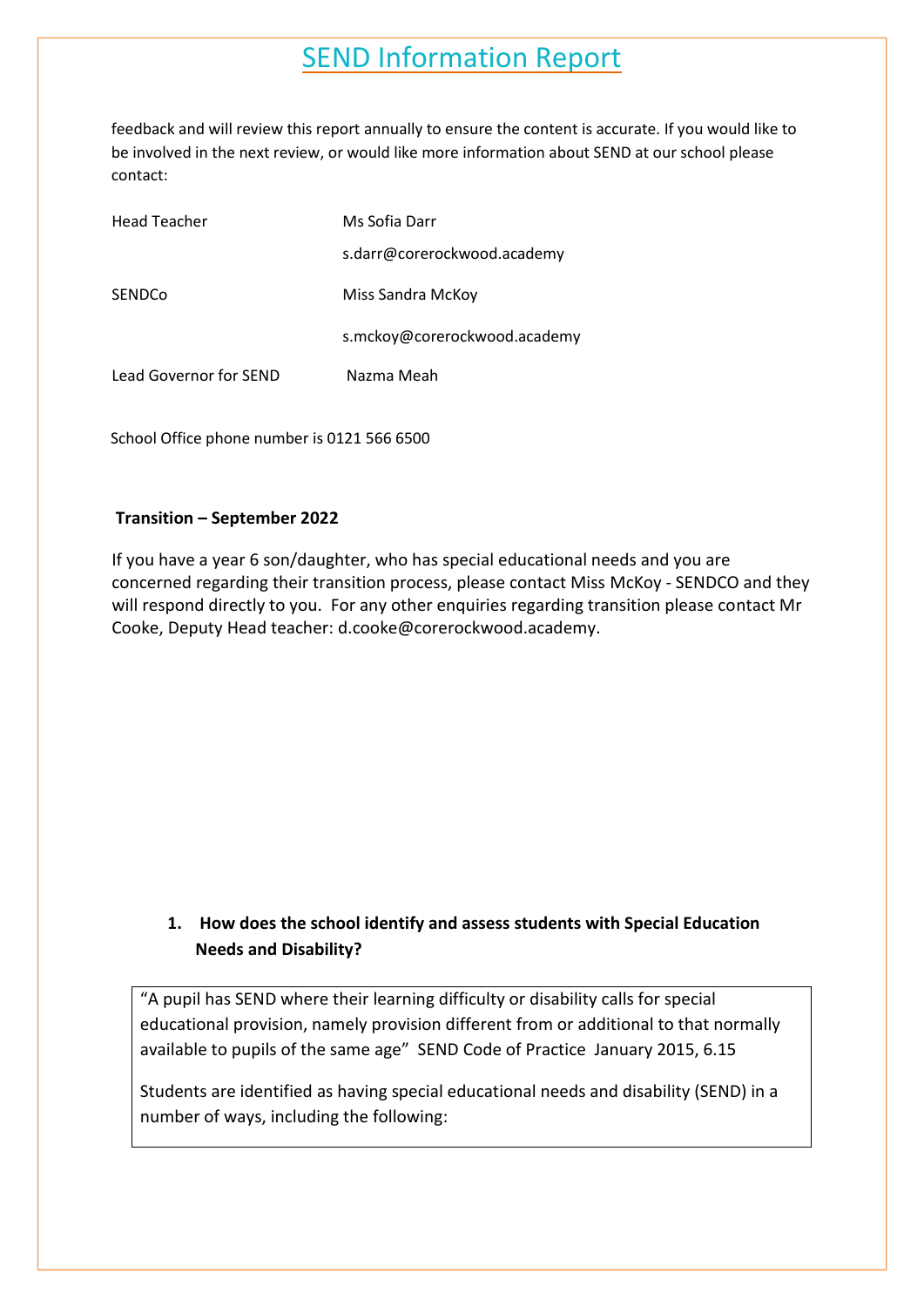- Students identified as SEND by primary schools are placed on the register during the transition process.
- SENDCO liaises with primary schools where information is shared on students who need support following their transition.
- Communication with external agencies, e.g. paediatrician
- Regular termly assessment of learning. Students performing significantly below expected levels will be closely monitored, for a period of time, using the Assess, Plan, do, review approach. Students who make little or no improvement could be classified as having SEND needs.
- Concerns raised by teachers/support SEND referral system in place/parents/carers.
- Referrals to external agencies Access to Education e.g. Pupil School Support , Educational Psychologist, CAT Team, Speech & Language., Occupational Therapist.

#### **2. What type of SEND needs does the school provide for?**

At Rockwood Academy our aim is to ensure that every child regardless of needs or disability achieves his or her true potential by identifying the correct channels of support. Students who have difficulties that affect their learning are recognised as needing specific types of support. These difficulties could be one or more of the following:

- Communication and Interaction -Autism Spectrum Condition(ASC), Specific Language Impairment (SLI)
- Cognition and Learning- Dyslexia, Dyspraxia, Dyscalculia, Moderate Learning **Difficulties**
- Social, Emotional and Mental Health ADHD, ADD, emotional difficulties, mental health difficulties
- Sensory and/or Physical Needs Hearing Impaired, Visually Impaired, Medical Needs, Physical Disability

Children with special educational needs may need extra help with:

- Thinking and understanding
- Physical or sensory difficulties
- Emotional or social difficulties
- Difficulties with speech and language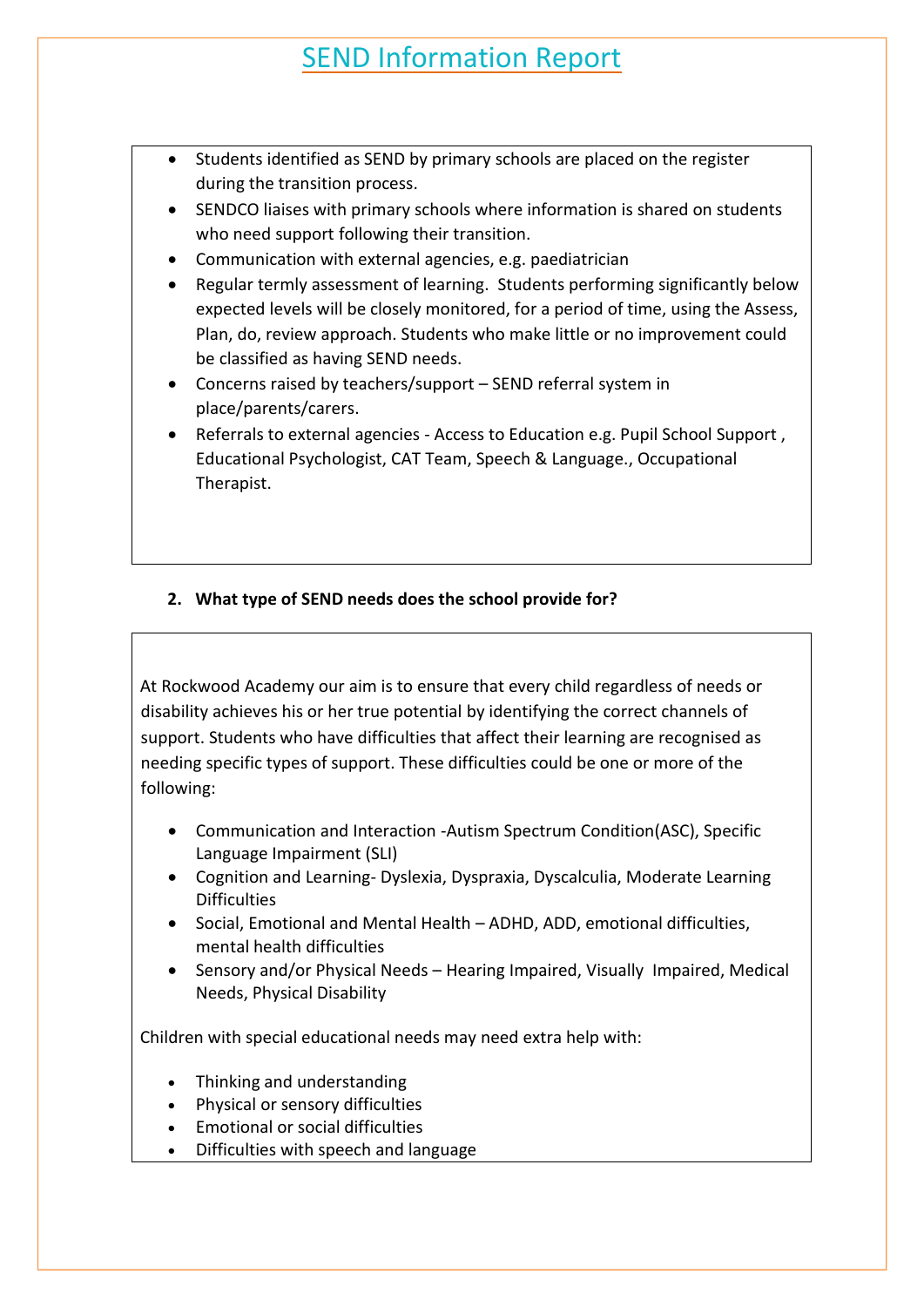- How they relate to and behave with other people
- **3. How does the school know how much progress is being made with the students with special education needs and disability?**

If there are concerns from staff that a student may have undiagnosed or specific learning requirements, a referral is made to the SENCO or Deputy SENCO by filling in a referral form stating the reason/s for concern.

- The Educational Psychology team and Pupil Support Services support the school in requests for EHCP assessments. Similarly, agencies such as the Communication and Autism Team will meet with individuals and provide specific advice once a formal diagnosis is given.
- Medical needs are assessed via School Nurse, GP or Children's Mental Health Services (Forward Thinking). Health referral teams such as physical therapy or sensory support service are appointed directly by the NHS and Local Authority.
- Students' reading and spelling ages are tested on a termly basis, so that any issues can be quickly identified and addressed.
- Data is also inputted every term by class teachers and closely monitored.
- Interventions delivered by Teaching Assistants are tracked using Provision Mapping every 6 weeks.
- Pastoral teams (Heads of Year / Year Group Co-ordinators) meet regularly to discuss any student concerns and we also have regular safeguarding and wellbeing meetings.

#### **4. What arrangements are in place for consulting parents of children with SEND and involving them in their child's education?**

At Rockwood Academy, we know the importance and value of working with the parents/carers of children with SEND. We communicate regularly with parents and they are involved in identifying needs, deciding outcomes, reviewing progress and seeking expertise at whatever point is needed. Contact between the SEND department and our parents happen regularly through telephone conversations, informal discussions and pre-arranged meetings. In addition, we hold a SEND Surgery once per term and Annual Reviews for students with an EHCP as part of the "assess, plan, do and review" process.

**5. What arrangements are in place for consulting young people with SEND and involving them in their education?**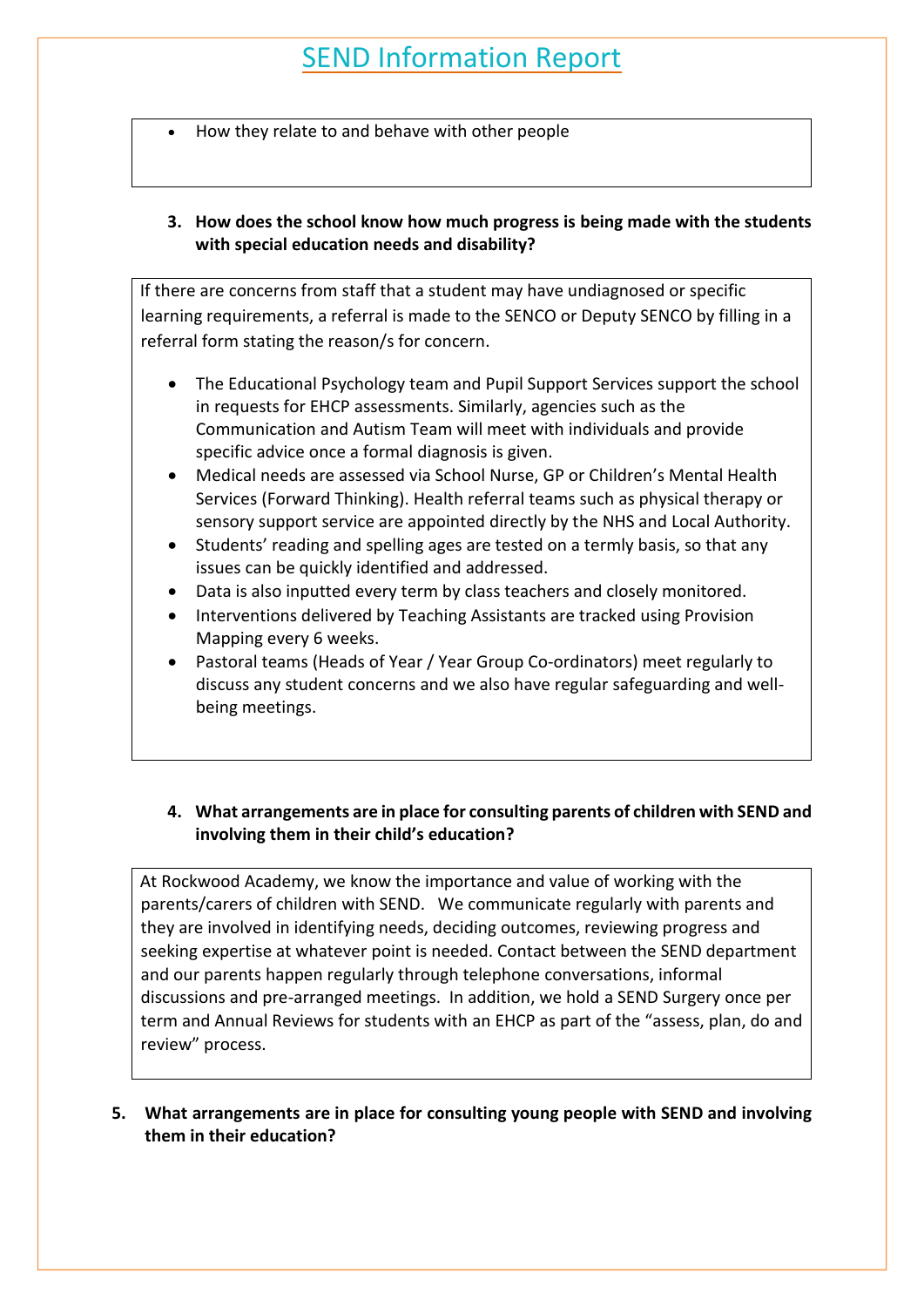Students are encouraged to attend all parental / outside agency meetings and their views are considered at all stages of the 'assess-plan-do-review' cycle. Every student will have a new school passport where comments from parents/carers and teachers can be shared and responded to as needed. All students have a Learner Support Plan (LSP) which is shared with staff, students and parents/carers. These plans are reviewed termly and contain information on area of need, specified strategies, interventions and concerns.

**6. What arrangements are in place for assessing and reviewing children and young people's progress towards outcomes, including the opportunities available to work with parents and young people as part of this assessment and review?**

Graduated Approach (Assess, Plan, Do, Review)

Within the SEND department we use the Graduated Approach "assess, plan, do and review" to evaluate the learning progress of students in order to provide effective interventions.

In addition:

- Assessments provide data that track the progress of individual students and match provisions to their needs.
- The SEND department meet monthly to discuss the progress of students and address any concerns.
- Teachers and Assistant teachers meet regularly through department meetings and Heads of Department meet at Curriculum board to discuss students' progress, attainment and intervention.
- At the end of each term, data is inputted by class teachers and analysed, in order to track progress. Results from this are tracked and reviewed to ensure that the provision in place to support students' needs is effective. To support with these tests, where appropriate, special access arrangements are made depending on students' needs.
- **7. What arrangements are in place for supporting children and young people in moving between phases of education and in preparing for adulthood? As young people prepare for adulthood outcomes should reflect their ambitions, which could include higher education, employment, independent living and participation in society**

The SENCO, Head of Year 7, SLT Lead and Admissions team are building links with feeder primary schools in order to liaise and share information about future students.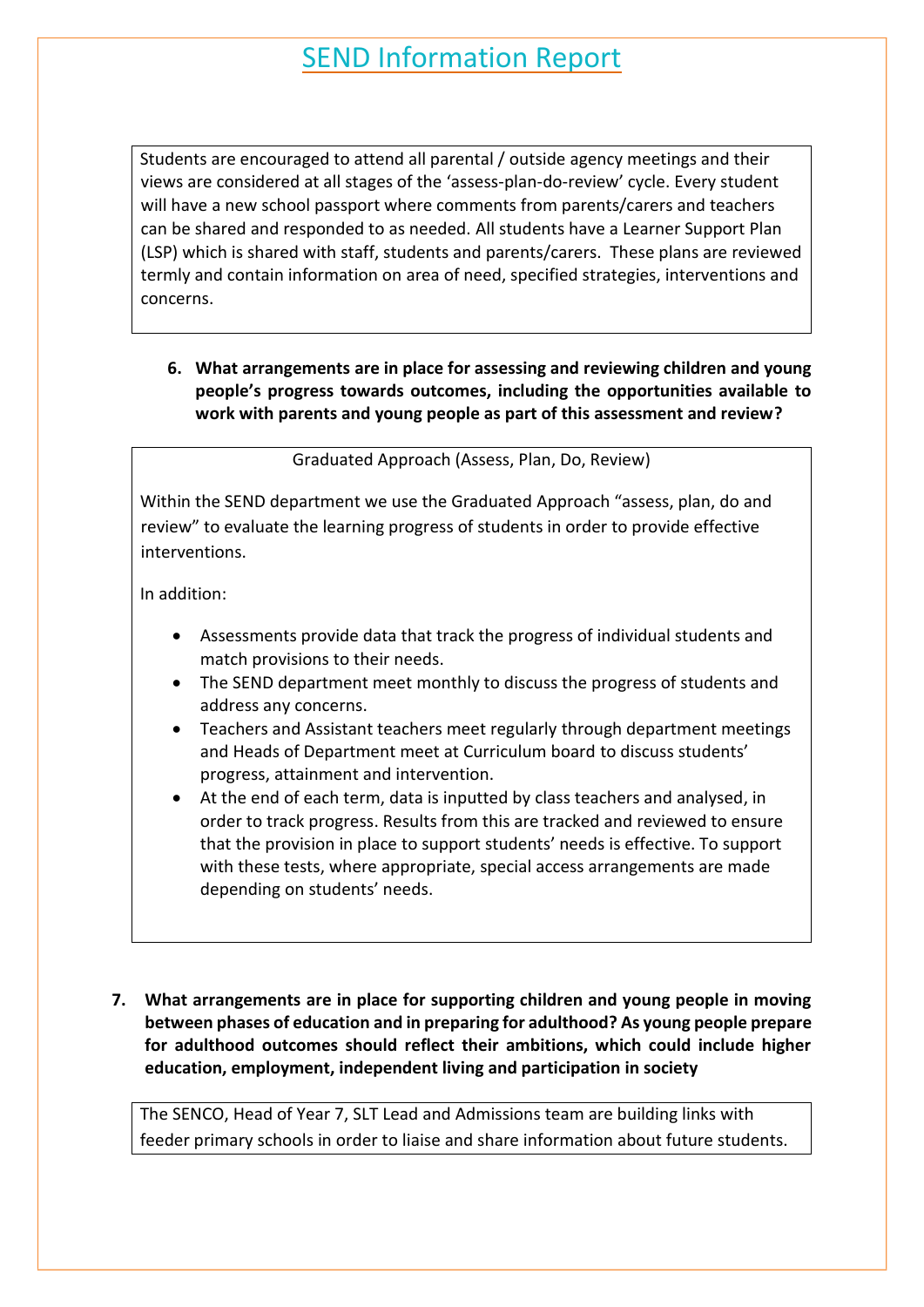The school holds an induction day each year for prospective students to visit and there are also two parent information gathering evenings.

In addition, we are able to offer special visits for students with more complex needs.

- In the first academic term, students with SEND in Year 7 who are identified as being socially or emotionally vulnerable by their Primary school, receive additional support from their allocated teaching assistant or mentor to settle in.
- To have a smooth transition from KS3 to KS4, students with SEND needs are supported in choosing their subjects for KS4 through a range of level 2 courses and also suitable GCSE's.
- Students have PSHE lessons, Form time activities and opportunities to develop their life skills.
- Alternative provisions are also made available for students who are unable to do the traditional GCSE subjects, these include: Level1/2 qualifications such as, BTEC, reduced number of options, personalised timetables.

#### At Key Stage 4:

- All students in Year 10 engage in college visits and our work experience programme.
- Transition to Key Stage 5 is supported by the Sixth form team at partner schools with careers interviews taking place in the spring term to discuss aspirations for Post 16 and ensure courses are suitable.
- All appropriate information is made available to institutions to which a student may transfer and the school will support any transitional activities, where appropriate.

#### **8. What approaches are adopted by staff when teaching children and young people with SEND needs?**

At Rockwood Academy, subject teachers are responsible for delivering High Quality Teaching and tracking and monitoring the progress of students in their lessons in the first instance. They are also supported by the school SENCO and teaching assistants, where possible, to help them to understand students' needs and develop strategies and resources to enable students to engage in learning. Regular CPD and SEND updates are shared with staff through after school training and in briefings.

Students who are significantly below expected levels of progress across the curriculum will be given additional support.

This might include: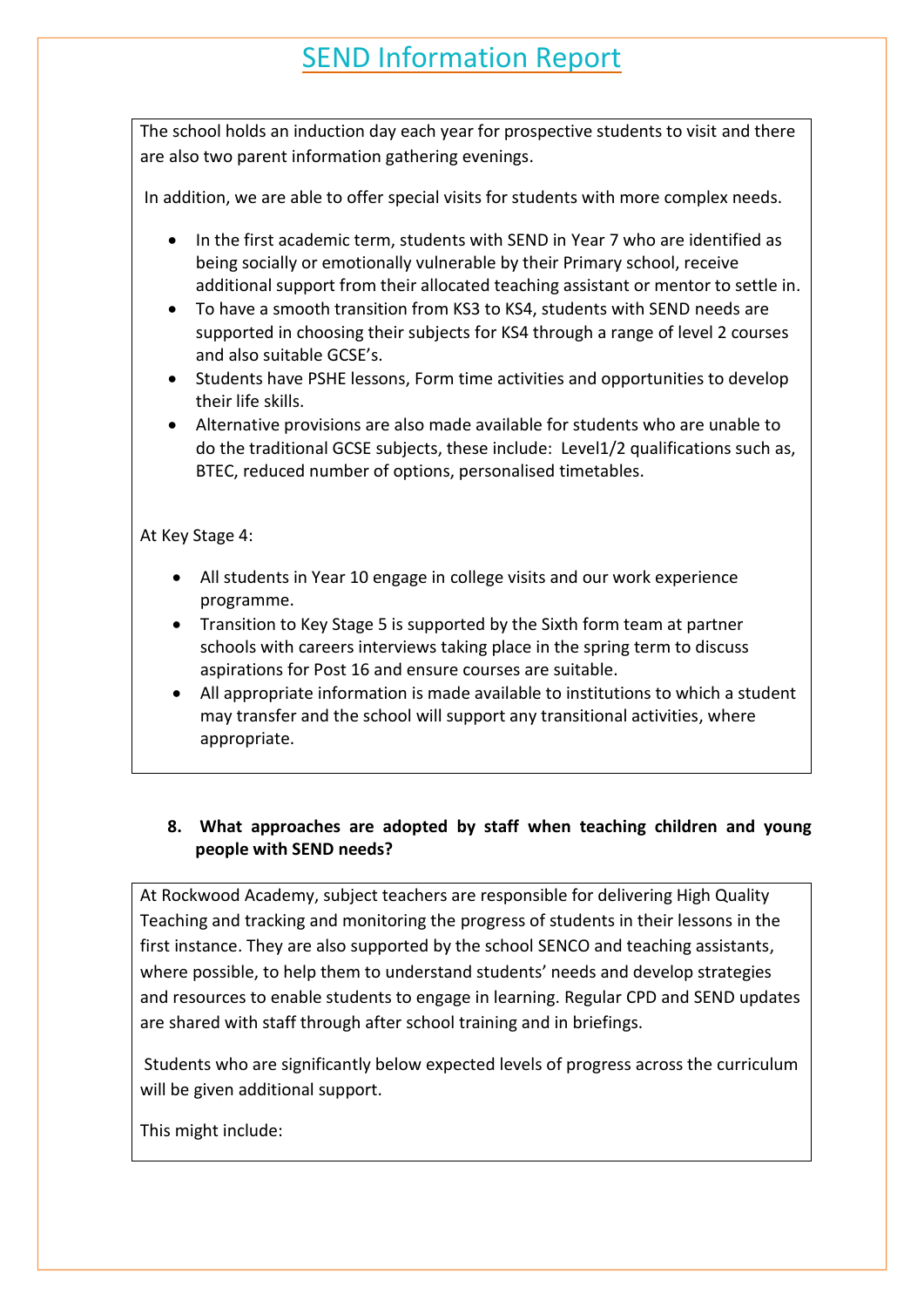- Assistant Teacher support in the classroom
- Withdrawal groups where students have pre-arranged sessions for example, literacy, numeracy or both.
- Targeted sessions- Form Time Reading
- Mentor sessions study skills, organisation skills, social skills
- Targeted intervention Accelerated Reader/Ruth Miskin/ /Lexia/Maths Watch
- SEMH intervention Anger Control / Social Skills
- EAL Flash Academy
- Personalised strategies.

#### **9. How are adaptations made to the curriculum and the learning environment of children and young people with SEND needs?**

At Rockwood Academy, adaptations to the curriculum and the environment are made on a student by student basis.

- Subject teachers are responsible for planning lessons that are accessible to and differentiated for every student according to their individual SEND need.
- Teaching Assistants work with teaching staff to adapt the curriculum for specific students to ensure curriculum accessibility. In some curriculum areas students are grouped according to ability, for example, in English and Maths lessons, students with similar levels or reading ages are taught together, to ensure the lesson is pitched at a level that they can access.
- Students with a physical disability are able to use the lifts in school to move around the building and where appropriate other adaptations such as: ramps for wheel chair access and specially adapted toilet facilities. The building is also risked assessed by our Site Team Manager annually. We also carry out a risk assessment for any children with a short term disability e.g. broken foot.
- Where appropriate, time out passes, exam access arrangements, specific seating plans, personalised strategies and coloured overlays are available to support students.
- Student timetables can be adapted to allow for extra Literacy/numeracy work if needed over a fixed period time.
- Using the one page profile, we like to work alongside students to capture their strengths, their needs and what is important to them. This is shared with all staff so that they are aware of students' needs.
- Our school's **Accessibility Plan** and **SEND Policy** are also available on our website.
- **10.** What expertise and training do staff have in order to support children and young people with SEND needs?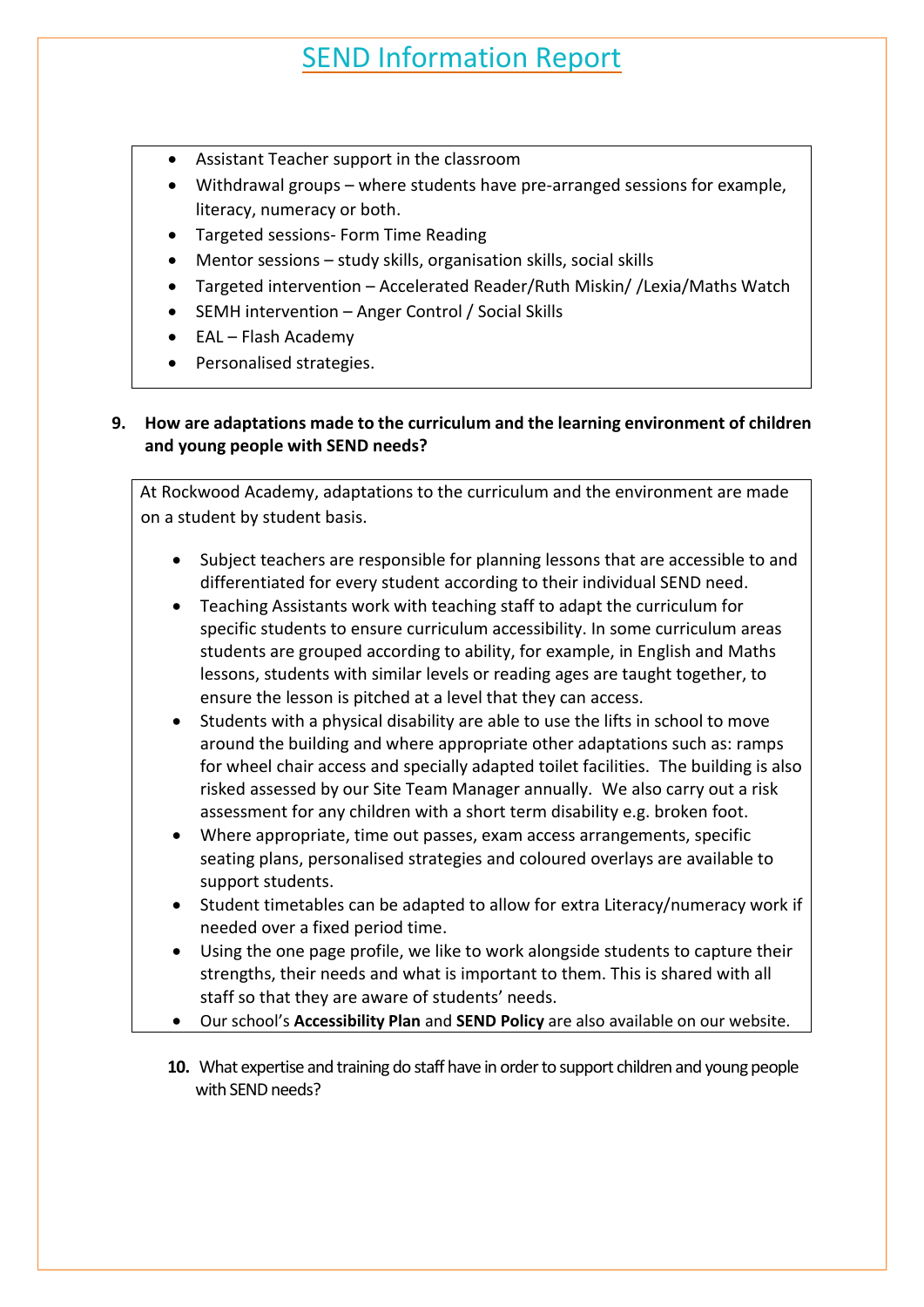Teaching Assistants work as part of a team with the SENCO and teachers to support students' individual needs and helping with inclusion of students with SEND within the class. Specific Teaching Assistants have had specific training in the following areas:

- Precision Teaching
- Phonics (Nov 2019)
- EAL training Bell Foundation (December 2021)
- Online Educare Modules relating to SEND and Mental Health.

At Rockwood Academy we believe that CPD is important for all staff, therefore, to improve day to day practice, there are Inset days for Teaching Assistants, where training is provided to improve students' attainment. There is also training for new members of staff on various areas of SEND led by SENCO or external agencies.

Also, SEND staff work closely with external agencies such as PSS, CAT team, Educational Psychologist and WM Speech and Language to support teaching and learning strategies for SEND students.

The SENCO also attends the termly SENCO network meetings provided by Access2Education. We are also part of the TITAN partnership and participate in the SENCO forum. This gives access to up to date initiatives and other professionals to help support and guide both our staff and students.

We also work closely with the SEND departments in our partnership schools and also other local schools in our community to share good practice.

Staff training is also important to ensure that staff are aware of the medical needs and general well-being of students.

Staff are trained annually on:

- Safeguarding Children
- Prevent Radicalisation and Extremism
- Administering Epi- Pens, Severe Allergies and other significant health/medical needs such as diabetes and asthma.

#### **11. My child has an Education Health Care Plan (EHCP) how is this reviewed?**

An Education Health Care Plan is reviewed on an annual basis. The student and the parents/carers are sent a form to collect their views which is then brought to the annual review. This is attended by the student, parent/carer, SENDCo and any other professional who may have been working with the child. The focus of the **review** is to look over your child or young person's progress in the past year and decide whether the outcomes are still appropriate and set new outcomes if required.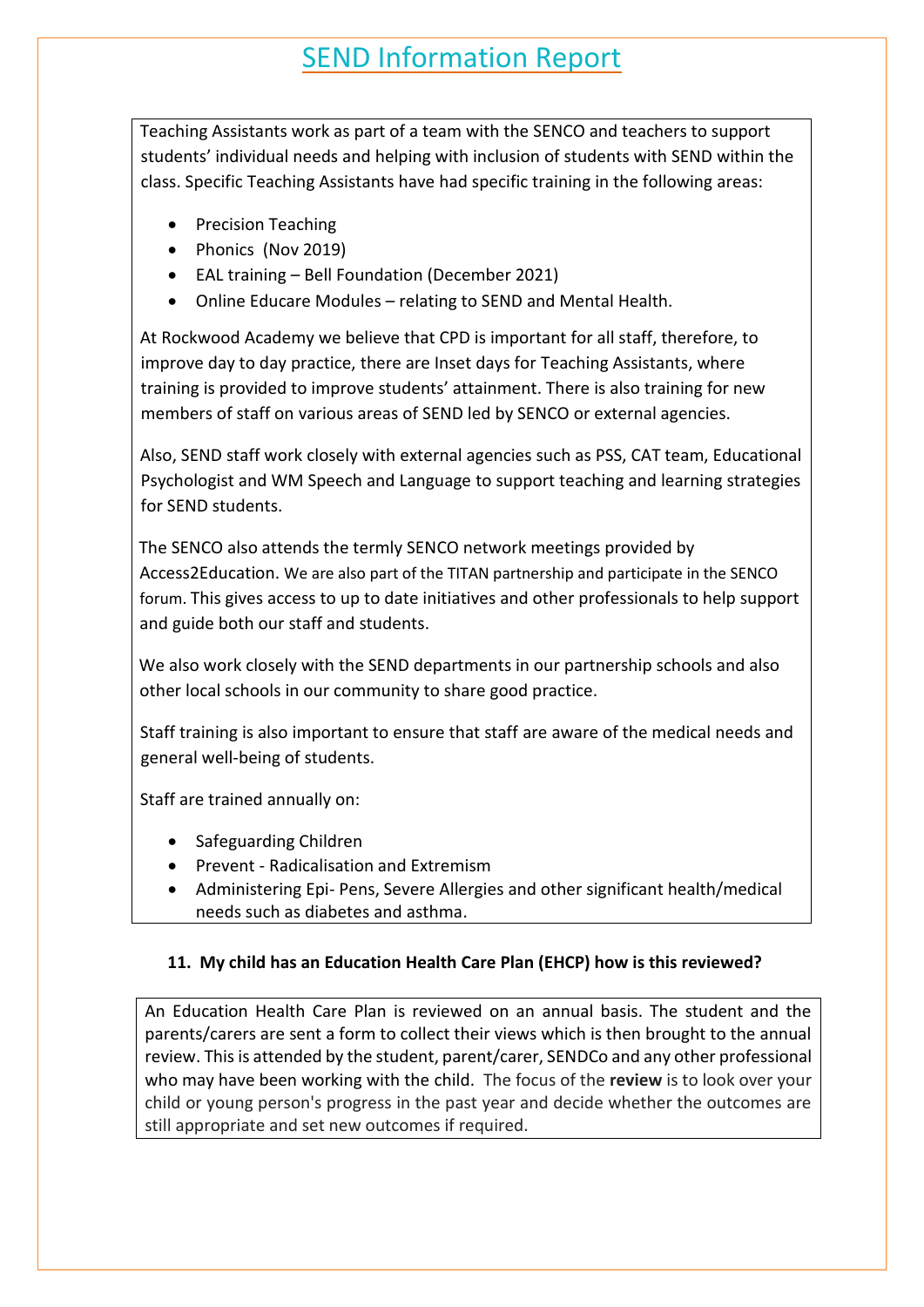#### **12. How do we evaluate the effectiveness of the provision made for children and young people with SEND?**

The whole school assessment procedures are carried out for all students including those with SEND and targets are set and reviewed regularly.

- The SEND team track and monitor the impact of the support on students' progress to enable them to reflect on the effectiveness of the support given and make adjustments accordingly. Progress towards these targets is reviewed regularly, at least termly, and relevant information communicated to parents in line with the requirements of the SEND Code of Practice.
- Parents are also invited to attend SEND surgery once a term and are sent questionnaires to feedback on the provisions and support given to their child/children. This information is collated to identify gaps in provision.
- Heads of Faculty and Pastoral teams also report on the progress made by students at well-being, pastoral and curriculum meetings.
- A SEND report is submitted to Governors every year.

Students' non-academic progress is also tracked by those delivering intervention and every effort is made to give students a wholesome experience, where both academic and functional skills are developed. Some of these interventions include:

- Experiential days out to develop or enhance social skills
- Links with external organisations such as Safer Travel Birmingham, police liaison to engage students in their local community.

#### **13. What support is available for improving emotional and social development?**

At Rockwood Academy we provide targeted support through the Pastoral Team, SENCO, School Nurses and Teaching Assistants. Students are encouraged to develop their emotional and social skills using personalised targets and depending on need, some SEND students have a mentor who they meet with on a regular basis to discuss views and concerns.

We also have access to or work with the following agencies:

- Communication and Autism Team (CAT)
- Pupil Support Services (PSS)
- Educational Psychologist (EP)
- Occupational Therapist (OT)
- Speech and Language (SP)
- Physical and Sensory (PS)
- LACES (Look after children)
- CASS (Children's Advice and Support Services)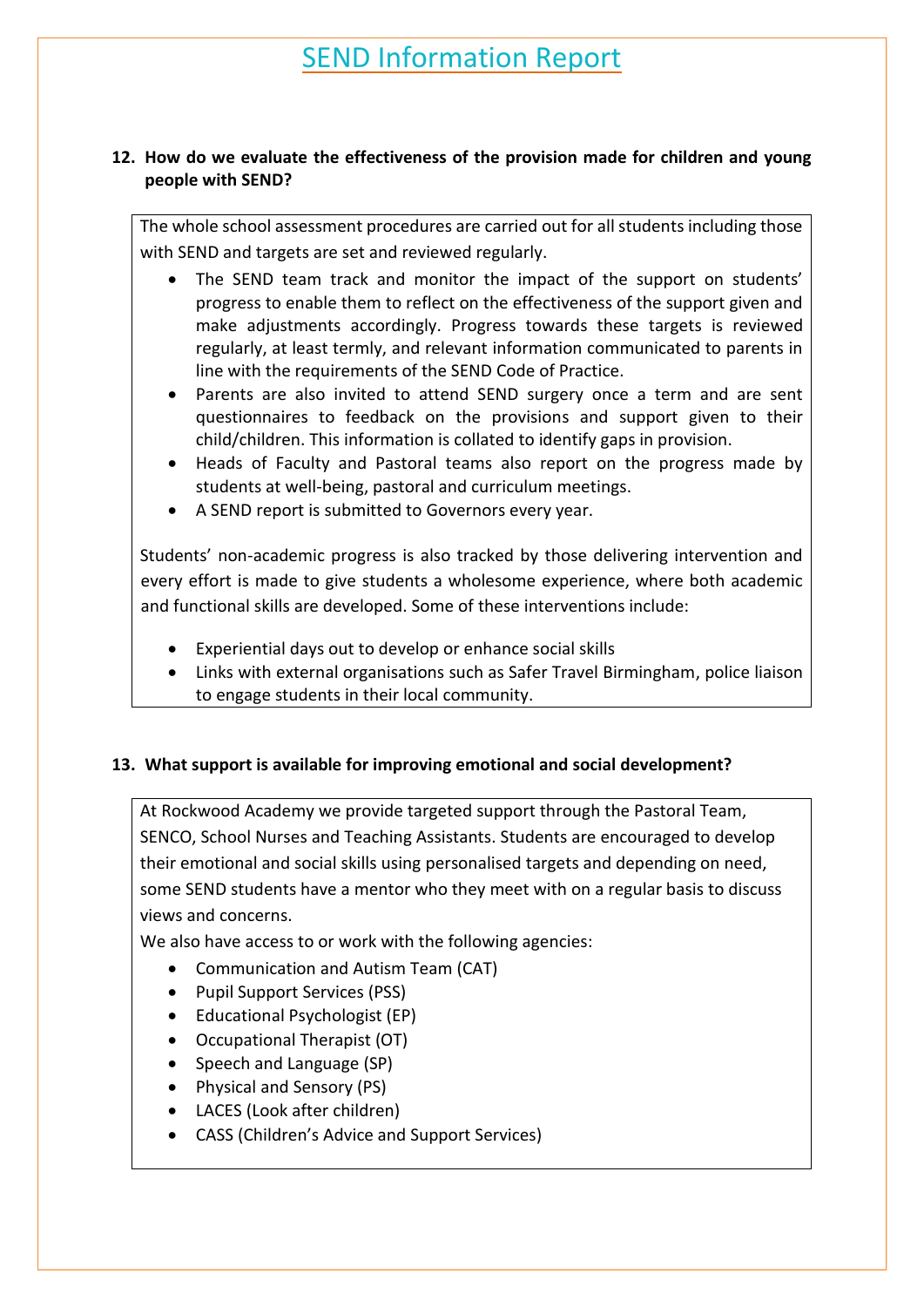#### Anti-Bullying

We have zero tolerance for bullying and strive to create a family friendly ethos, where everyone works together in a supportive and safe environment without fear of being bullied.

There are additional members of staff within school that can be contacted if students or parents have concerns.

Incidents of bullying must be reported to the Form Tutor and Head of Year.

We regularly promote Anti-bullying through assemblies, PSHE sessions and there are student well-being sessions available if required.

#### Pastoral Support

Form Tutor – form tutors play a very important role in the daily lives of students. They see students twice every day, at the start and end of the school day.

Head of Year – the Head of Year has oversight of all the students in the year group so are useful contacts for any extra information if required. If they are unable to assist directly, they will know who to contact to ensure that the query is resolved.

SLT Link – every year group has a member of the Senior Team attached to it. He or she is involved in the daily affairs of the year group and can therefore be useful contacts if students or families have any queries.

Year Group Coordinators – Support with behaviour, driving standards, well-being, uniform, safeguarding issues. Students can access the support of the YGCs who are all trained DSLs. The YGCs have a pivotal role at Rockwood Academy and regularly advise students on their mental health and well-being as well as dealing with any safeguarding or child protection concerns.

#### Curriculum Support

Heads of Department/Heads of Faculty– if the query is regarding a particular subject, we encourage students and families to speak to the relevant subject teacher or head of faculty who will be able to provide specific answers.

In each case, contact can be made through the main reception either to discuss concerns via phone or to arrange a meeting.

School contact number: 0121 566 6500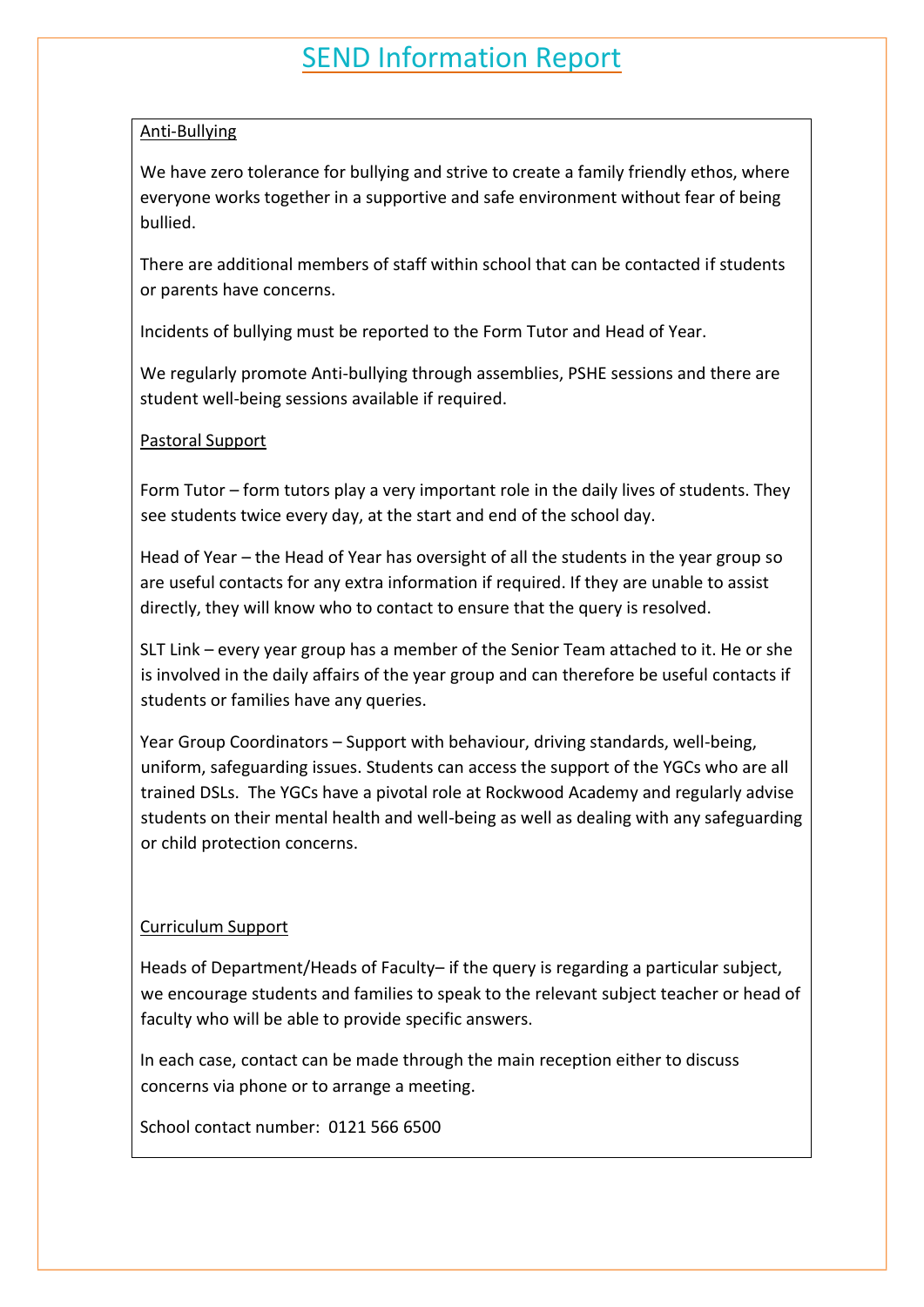School email: enquiry@corerockwood.academy

#### **14. How are children and young people with SEND enabled to engage in activities available with children and young people in the school who do not have SEND?**

Rockwood Academy is improving student leadership opportunities and students are given the opportunity to consult on whole school initiatives and share student views with senior leaders throughout the year.

Students are not excluded from taking part in any activity whether in curriculum time, extra-curricular or offsite.

Differentiation of learning and 'Adaptive Teaching' by teachers and assistant teachers ensure that planning supports all of the students in the class. Differentiation could include any of the following:

- Adapting materials or resources to suit students' needs
- Deployment of additional staff to work 1:1 or carry out group work within the classroom or directed room/space outside the lesson.
- Pre-teaching content or vocabulary
- Providing additional resources/activities for home learning

In terms of social interactions and student voice, all students take part in school events and are given equal opportunities to engage in student leadership whether it is Student Parliament Representatives, Student Voice, Anti- Bullying Committee, Senior Students, Prefects, Head Boy or Head Girl.

#### **15. What steps have Rockwood Academy taken to prevent disabled pupils from being treated less favourably than other pupils?**

The SEND team is the primary link between the school and disabled students. Their needs are taken into account and disseminated to all staff via the SEND register. All students on our register have a Personal Development plan with key strategies and identifications of need. Where possible, students are supported in class by Teaching Assistants and dependent on the level of need and specialised support, are appointed a mentor chosen by the student who will have an in depth knowledge of students needs and strategies for learning. Where required students will have personalised support strategies which may involve alternative timetables to improve Literacy and Numeracy skills. The SEND department work collaboratively with external services and organisations to gain specialist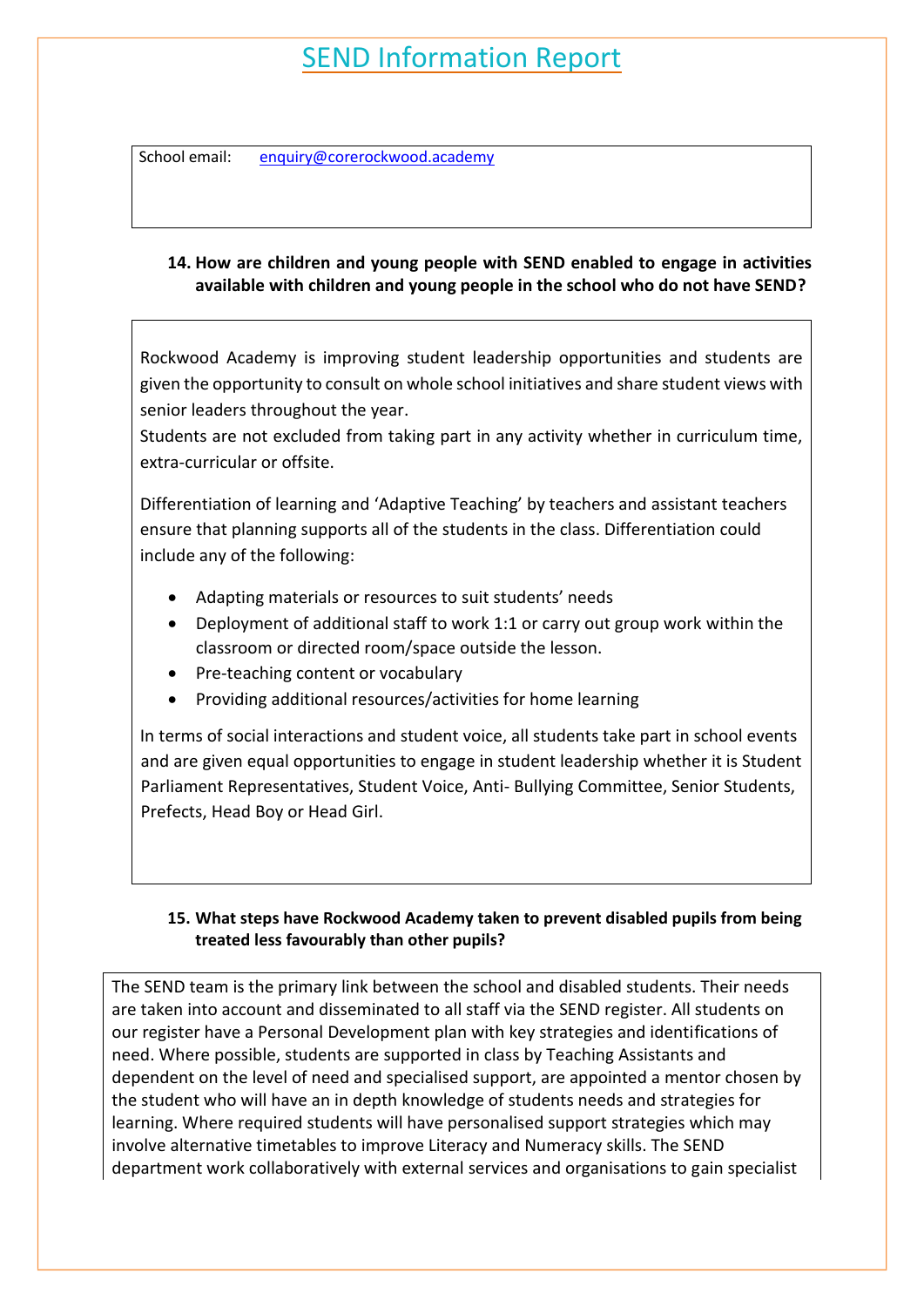advice, guidance and support, regarding learning needs, strategies and provision. A provision map is used to provide an overview of intervention across all Key Stages.

SEND students are encouraged to attend break and lunchtime clubs and are reassured to know that they can approach any member of the team with a problem or a concern. However, students may not always want to discuss problems with members of staff and may need someone their own age with whom to discuss their concerns. Therefore, the student leadership team is available for them to speak and meet with. Where appropriate a 'Peer Buddy' may be appointed to ensure that the student develops friendships and feels supported. Students are encouraged to attend extra- curricular activities and residential trips.